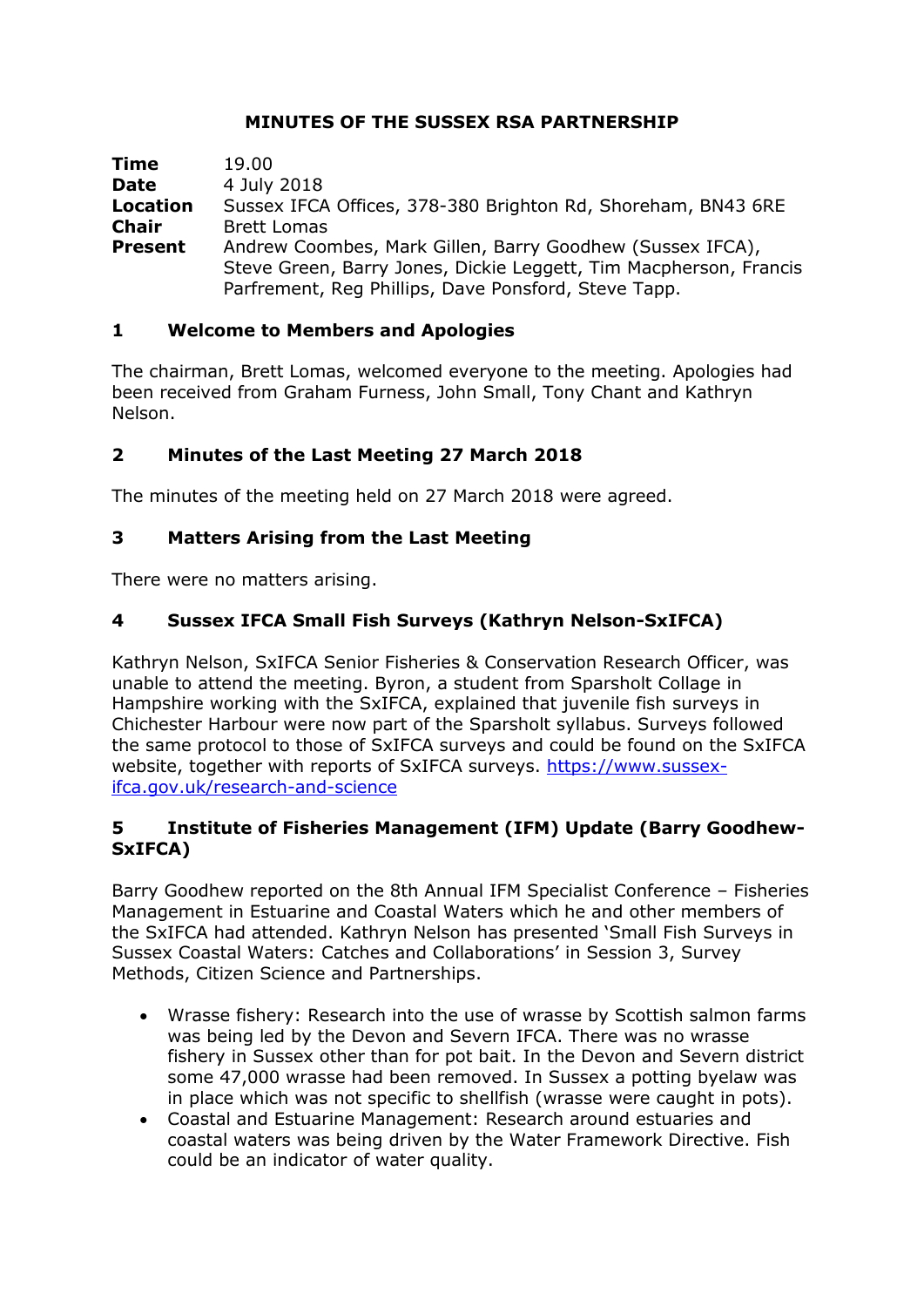- Citizen Science: Students and volunteers were increasingly being used to support surveys. The UK Shark Tagging Programme (now within the Scottish Shark Tagging Programme) was trying to get funding to expand its work.
- Bluefin Tuna fishery: David Mitchell of the Angling Trust had given a presentation on Bluefin tuna in UK waters. Members felt that Bluefin tuna had been seen in Sussex waters.
- Sea Angler Survey 2018: Some of the outputs of the Sea Angler Survey 2018 were presented by Barry Goodhew. The Partnership discussed the estimates of the number of sea anglers and the angler spend. The number of anglers estimated by the annual Watersports Participation Survey (commissioned by British Marine, Royal Yachting Association (RYA), Maritime & Coastguard Agency (MCA), Royal National Lifeboat Institution (RNLI), British Canoeing (BC) and the Centre for Environment, Fisheries & Aquaculture Science (CEFAS)) was also discussed.

# **6 Sussex IFCA (Barry Goodhew-SxIFCA)**

- Nearshore Trawling Consultation/Netting Byelaw Review Consultation: Barry Goodhew explained that the consultation had generated a number of responses though more would have been welcomed. The comments were being collated into a spreadsheet and a report would be distributed to the SxIFCA committee by the end of the month.
- Tranche 3 MCZ Consultation: Barry Goodhew explained that the consultation on Tranche 3 would come to an end shortly. Tranche 3 included Selsey Bill and the Hounds as well as Beachy Head East. In answer to a question, Barry Goodhew explained that the Pagham Harbour MCZ byelaws had not yet been signed off by DEFRA.

# **7 Projects and Updates from Members**

- The Anglers National Line Recycling Scheme: Steven Tapp gave an update on the line recycling project. A press release with details was being released today. An online survey of anglers' attitudes to recycling and quantities of line used had generated over 1000 responses. Over 100 tackle shops were now involved. The press release is at annex 1 and relevant links are below.
- <https://www.facebook.com/AnglersLineRecycling/> <https://www.anglers-nlrs.co.uk/recycling-locations>
- Byelaws for Sites of Special Scientific Interest in England: Reg Phillips explained that Natural England had a consultation underway about introducing byelaws for sites of special scientific interest. <https://consult.defra.gov.uk/natural-england/byelaws-for-sssis/> He was concerned that angling might have to prove 'no detrimental effect' on SSSIs. Francis Parfrement explained how Local Nature Reserve byelaws had increasingly restricted angling in Pagham Harbour for no conservation benefit.
- MCRS for Mullet: Andrew Coombes explained that there was no MCRS for mullet and wondered why. There was no quota for mullet. If numbers were declining then the precautionary principle should be invoked. After discussion it was not clear why there was no MCRS. To bring in a byelaw for mullet fishing more data would be required to make a decision.
- Mesh sizes used by commercial fishermen not reflecting the increase in bass MCRS: Andrew Coombes asked whether commercial fishermen had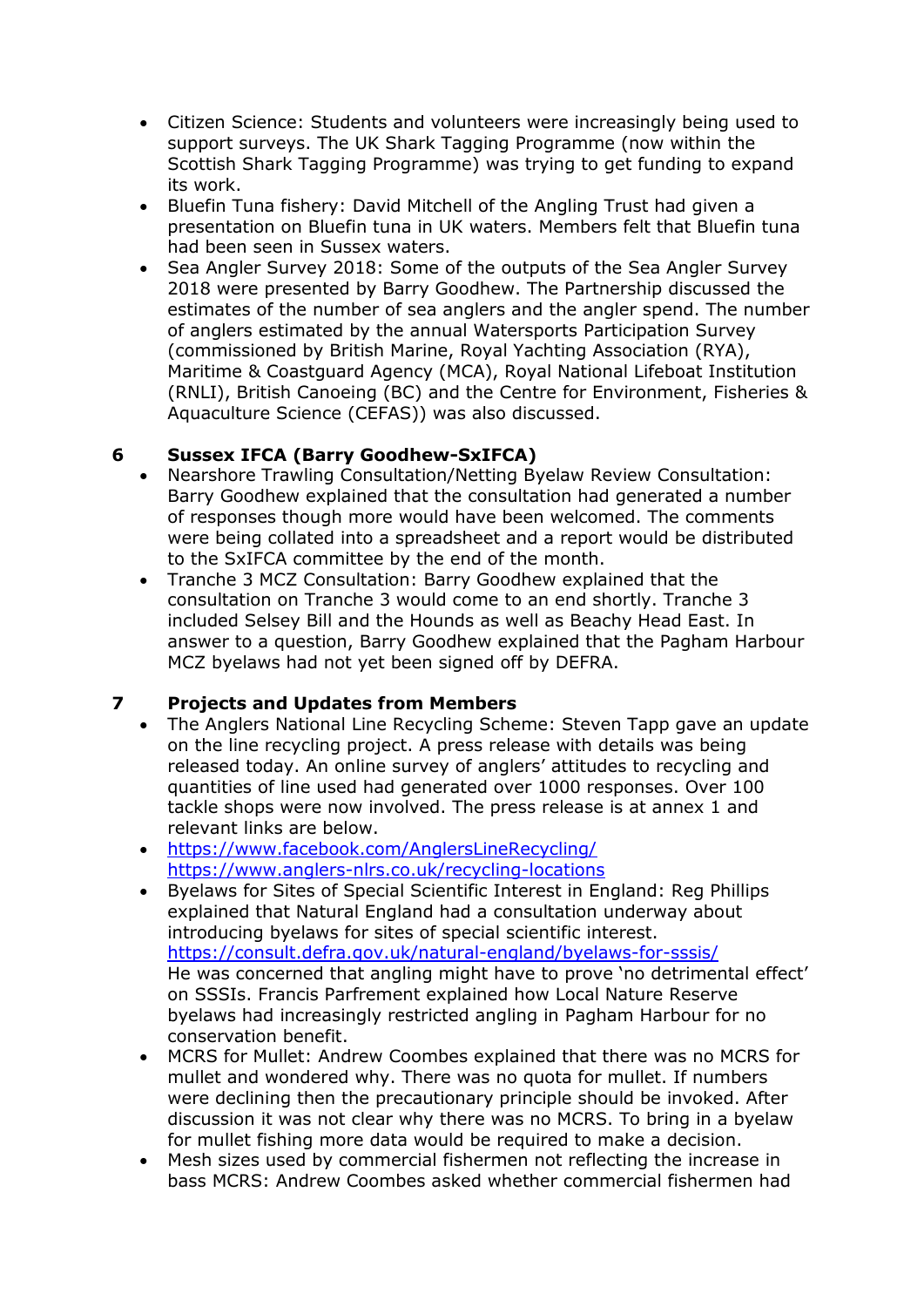increased mesh size to accommodate the increase in bass MCRS to 42cm. He felt that 90mm mesh would catch bass below the MCRS. Nets targeting mullet could catch undersize bass.

## **8 Any Other Business**

Brett Lomas asked whether the byelaws for the Kingmere MCZ were working. It was felt that boat numbers were down and that some anglers were not confident about boundaries.

## **9 Date of Next Meeting**

To be agreed.